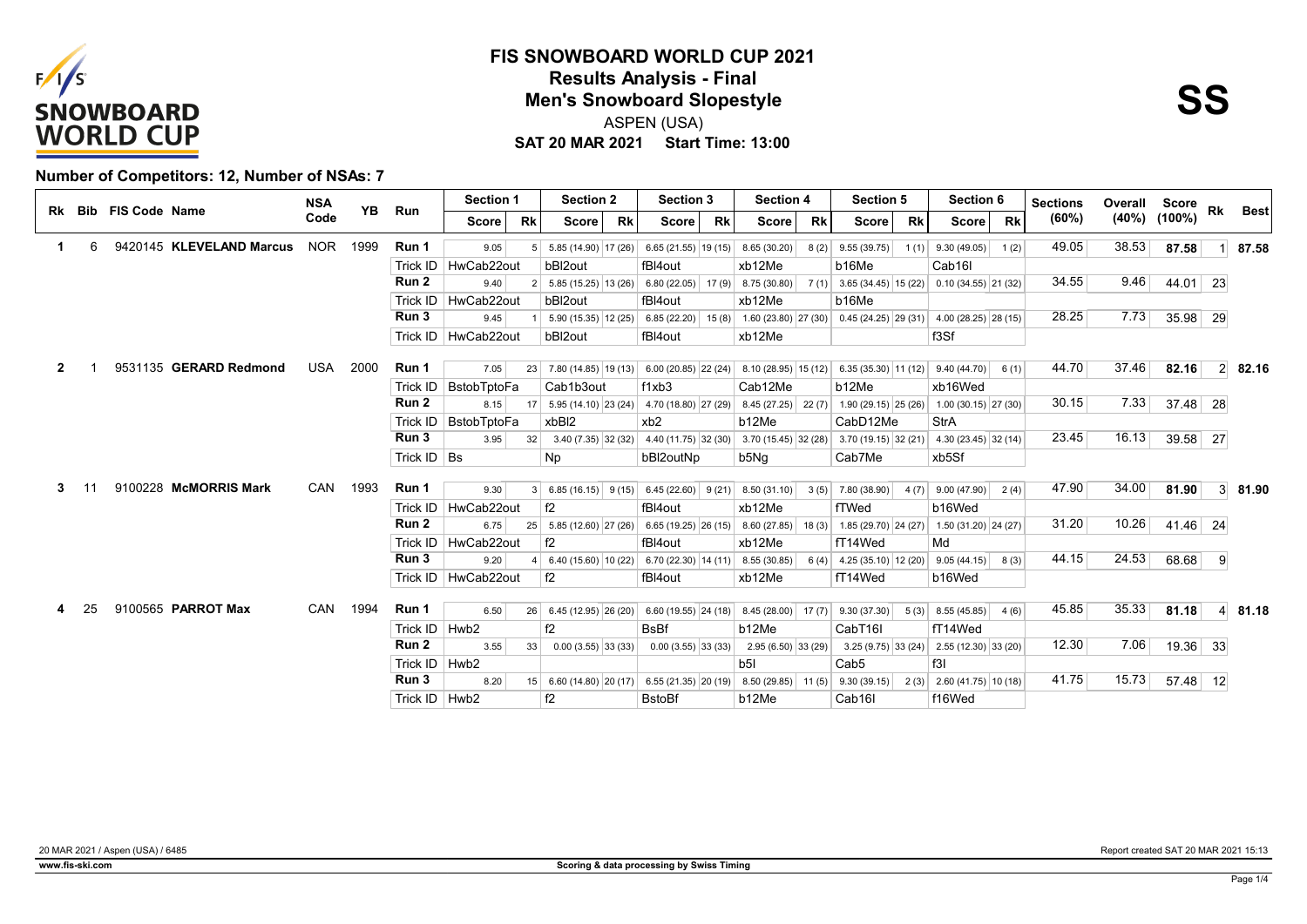



### **Number of Competitors: 12, Number of NSAs: 7**

|    |    | Rk Bib FIS Code Name |                              | <b>NSA</b> | <b>YB</b> |                    | <b>Section 1</b>     |                 | <b>Section 2</b>                 |           | Section 3             |           | <b>Section 4</b>        |           | <b>Section 5</b>      |           | Section 6                                  |           | <b>Sections</b> | Overall | Score              | <b>Rk</b>      |                 |
|----|----|----------------------|------------------------------|------------|-----------|--------------------|----------------------|-----------------|----------------------------------|-----------|-----------------------|-----------|-------------------------|-----------|-----------------------|-----------|--------------------------------------------|-----------|-----------------|---------|--------------------|----------------|-----------------|
|    |    |                      |                              | Code       |           | Run                | <b>Score</b>         | <b>Rk</b>       | <b>Score</b>                     | <b>Rk</b> | <b>Score</b>          | <b>Rk</b> | <b>Score</b>            | <b>Rk</b> | <b>Score</b>          | <b>Rk</b> | Score                                      | <b>Rk</b> | (60%)           |         | $(40\%)$ $(100\%)$ |                | <b>Best</b>     |
| 5. | 2  |                      | 9531369 HENRICKSEN Dusty     | <b>USA</b> | 2003      | Run 1              | 8.45                 | 12              | 8.55 (17.00)                     | 5(3)      | 5.55 (22.55) 11 (27)  |           | 7.25 (29.80) 12 (20)    |           | 6.95 (36.75) 8 (11)   |           | 7.45 (44.20)                               | 7(8)      | 44.20           | 35.60   | 79.80              |                | $5 \, 79.80$    |
|    |    |                      |                              |            |           | Trick ID           | FBPr2out             |                 | HwCab22out                       |           | f1xb3out              |           | xb10Wed                 |           | Cab12Ng               |           | bTWed                                      |           |                 |         |                    |                |                 |
|    |    |                      |                              |            |           | Run 2              | 8.60                 |                 | $8.55(17.15)$ 4 (3)              |           | $5.80(22.95)$ 6 (26)  |           | 1.55 (24.50) $ 26(31) $ |           | 2.85 (27.35) 27 (25)  |           | $6.30(33.65)$ 23 (11)                      |           | 33.65           | 15.46   | 49.11 18           |                |                 |
|    |    |                      |                              |            |           | Trick ID           | FBPr2                |                 | HwCab22out                       |           | f13out                |           | xbD10Wed                |           | Bf                    |           | b12Wed                                     |           |                 |         |                    |                |                 |
|    |    |                      |                              |            |           | Run 3              | 8.45                 |                 | $12 \mid 8.10(16.55) \mid 8(10)$ |           | $5.95(22.50)$ 12 (25) |           | 7.40 (29.90) 10 (19)    |           |                       |           | $7.00(36.90)$ $7(10)$ 2.65 (39.55) 12 (16) |           | 39.55           | 18.80   | 58.35 11           |                |                 |
|    |    |                      |                              |            |           | Trick ID   FBPr2   |                      |                 | HwCab22out                       |           | f1xb3out              |           | xb10Wed                 |           | CabD12Ng              |           | Ff                                         |           |                 |         |                    |                |                 |
|    |    |                      |                              |            |           |                    |                      |                 |                                  |           |                       |           |                         |           |                       |           |                                            |           |                 |         |                    |                |                 |
|    |    |                      | 9180149 RINNEKANGAS Rene FIN |            | 1999      | Run 1              | 8.20                 |                 | $15 \mid 8.50(16.70)$            | 7(5)      | 6.80 (23.50)          | 4(9)      | $7.45(30.95)$ 5(18)     |           | 8.15 (39.10)          | 3(6)      | $6.45(45.55)$ 5(10)                        |           | 45.55           | 32.53   | 78.08              |                | 6 78.08         |
|    |    |                      |                              |            |           | Trick ID   f1xfBI2 |                      |                 | Cab32out                         |           | fBI4uot               |           | xDRd9Ta                 |           | f14Me                 |           | b12Me                                      |           |                 |         |                    |                |                 |
|    |    |                      |                              |            |           | Run 2              | 8.55                 | 10 <sup>1</sup> | 8.45 (17.00)                     | 5(6)      | $6.70(23.70)$ 3(11)   |           | $3.90(27.60)$ 20 (27)   |           |                       |           | $5.95(33.55)$ 18 (16) 4.55 (38.10) 16 (12) |           | 38.10           | 11.86   | 49.96 17           |                |                 |
|    |    |                      |                              |            |           | Trick ID           | f1toxfBI2            |                 | Cab22out                         |           | fBI4out               |           | xDbRd9Tq                |           | f9Me                  |           | b16Me                                      |           |                 |         |                    |                |                 |
|    |    |                      |                              |            |           | Run 3              | 8.75                 |                 | 8.45 (17.20)                     | 3(6)      | $5.40(22.60)$ 9(28)   |           | $3.95(26.55)$ $23(26)$  |           | $1.10(27.65)$ 26 (30) |           | $2.65(30.30)$ $26(16)$                     |           | 30.30           | 9.73    | 40.03 26           |                |                 |
|    |    |                      |                              |            |           | Trick ID           | f1toxfBI2            |                 | Cab22out                         |           | fBI4out               |           | xDbRd9Tg                |           |                       |           | b <sub>1</sub>                             |           |                 |         |                    |                |                 |
|    |    |                      |                              |            |           |                    |                      |                 |                                  |           |                       |           |                         |           |                       |           |                                            |           |                 |         |                    |                |                 |
|    | 17 |                      | 9101066 BREARLEY Liam        | CAN        | 2003      | Run 1              | 7.25                 |                 | $20 \mid 8.35(15.60) \mid 10(8)$ |           | $6.55(22.15)$ 16 (19) |           | $1.20(23.35)$ 29 (32)   |           | $0.00(23.35)$ 31 (32) |           | $2.45(25.80)$ 29 (22)                      |           | 25.80           | 8.40    | 34.20 31 77.98     |                |                 |
|    |    |                      |                              |            |           | Trick ID bLsPr2    |                      |                 | HwCab22out                       |           | BI4out                |           | Cab <sub>12</sub>       |           |                       |           | f3ItoSf                                    |           |                 |         |                    |                |                 |
|    |    |                      |                              |            |           | Run 2              | 8.75                 |                 | $8.85(17.60)$ 1(1)               |           | 6.70 (24.30)   1 (11) |           | $7.20(31.50)$ $2(21)$   |           | $4.85(36.35)$ 10 (18) |           | $2.25(38.60)$ 14 (23)                      |           | 38.60           | 13.06   | $51.66$ 15         |                |                 |
|    |    |                      |                              |            |           |                    | Trick ID   bLsPr2out |                 | HwCab32out                       |           | fBI4out               |           | Cab <sub>12</sub>       |           | f10WedtoTa            |           | <b>b16l</b>                                |           |                 |         |                    |                |                 |
|    |    |                      |                              |            |           | Run 3              | 8.75                 |                 | $8.75(17.50)$ 2(2)               |           | $6.70(24.20)$ 2(11)   |           | $8.10(32.30)$ 1(12)     |           | $5.00(37.30)$ $5(17)$ |           | 8.95(46.25)                                | 3(5)      | 46.25           | 31.73   | 77.98              | $\overline{7}$ |                 |
|    |    |                      |                              |            |           | Trick ID   bLsPr2  |                      |                 | HwCab22out                       |           | fBI4out               |           | Cab <sub>12</sub>       |           | f10Wed                |           | <b>b16l</b>                                |           |                 |         |                    |                |                 |
| 8  | 28 |                      | 9480582 KHADARIN Vlad        | <b>RUS</b> | 1998      | Run 1              | 4.60                 | 30 <sup>2</sup> | $4.45(9.05)$ 30 (31)             |           | $6.25(15.30)$ 31 (23) |           | 7.60 (22.90) 31 (16)    |           | $1.85(24.75)$ 28 (27) |           | $0.00(24.75)$ 31 (33)                      |           | 24.75           | 9.60    | 34.35              |                | $30 \mid 70.28$ |
|    |    |                      |                              |            |           |                    | Trick ID   Cab22out  |                 | bLsPr                            |           | xfBI4out              |           | b12Me                   |           | xb12Wed               |           |                                            |           |                 |         |                    |                |                 |
|    |    |                      |                              |            |           | Run 2              | 8.05                 |                 | $18$ 5.55 (13.60) 25 (29)        |           | $6.40(20.00)$ 23 (22) |           | 7.50 (27.50) 21 (17)    |           | $6.05(33.55)$ 18 (15) |           | $8.20(41.75)$ 10(7)                        |           | 41.75           | 28.53   | 70.28              | 8              |                 |
|    |    |                      |                              |            |           |                    | Trick ID   Cab22out  |                 | fBsPr2                           |           | xfBI4out              |           | b12Me                   |           | xb12Wed               |           | f14Me                                      |           |                 |         |                    |                |                 |
|    |    |                      |                              |            |           | Run 3              | 8.30                 |                 | $6.60(14.90)$ 17 (17)            |           | 7.10(22.00)           | 18(7)     | $8.10(30.10)$ 9(12)     |           | $6.30(36.40)$ 9(13)   |           | $2.25(38.65)$ 13 (23)                      |           | 38.65           | 14.00   | $52.65$ 13         |                |                 |
|    |    |                      |                              |            |           |                    | Trick ID   Cab22out  |                 | FBPr2                            |           | xfBI4out              |           | b12Me                   |           | xb12Wed               |           | f18Wed                                     |           |                 |         |                    |                |                 |
|    |    |                      |                              |            |           |                    |                      |                 |                                  |           |                       |           |                         |           |                       |           |                                            |           |                 |         |                    |                |                 |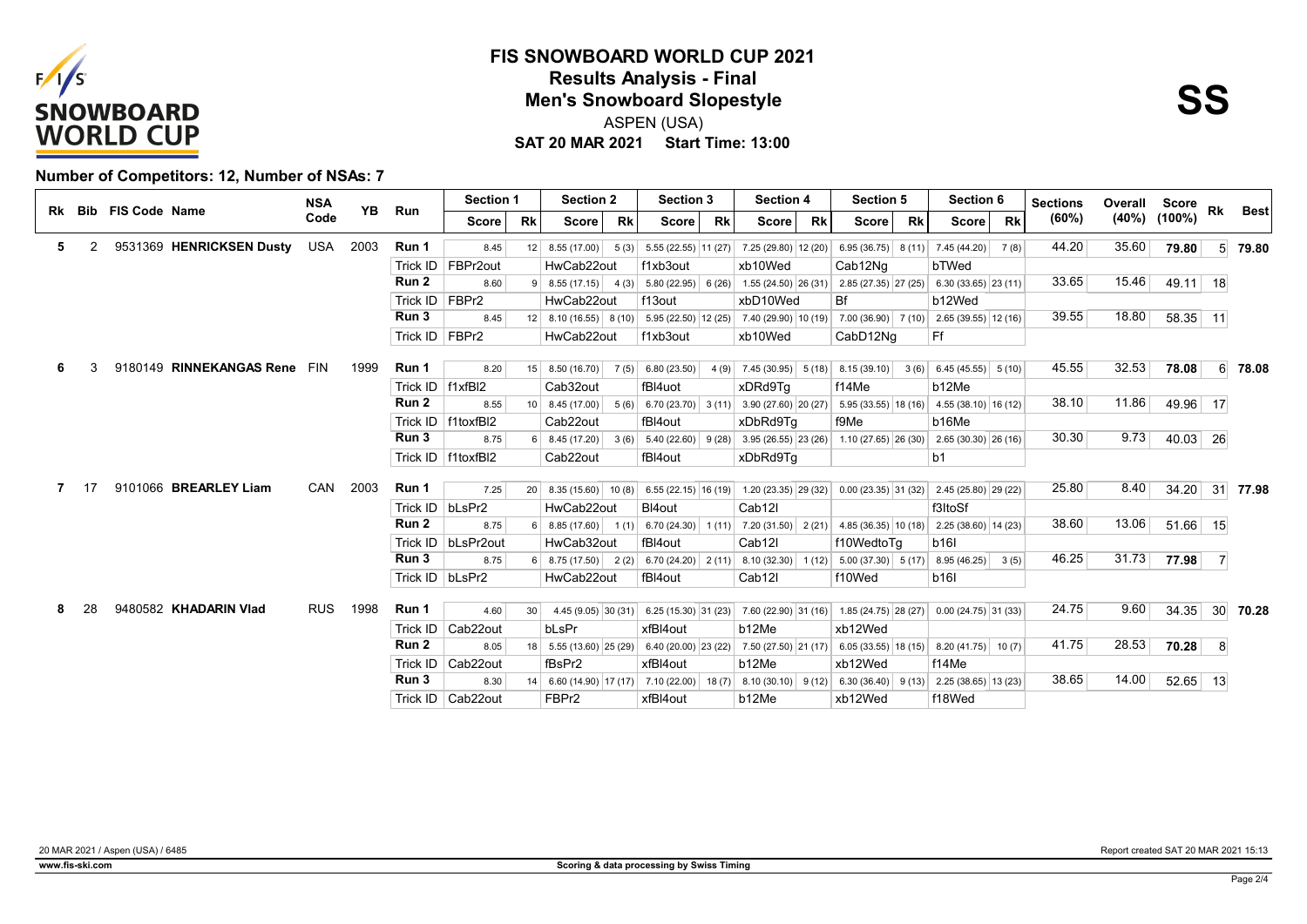



#### **Number of Competitors: 12, Number of NSAs: 7**

|    |    |                      | <b>NSA</b>                                                                                                                                                     |      |                               |                                                  |                                                                                                                                                                                                                  |                  |                                                             |                  |                                                                                                                                                                                                                                                                                                                                                                                                                |                                                                                                                                                                                                       |                                                                                                                                                  | <b>Section 5</b> |                                                                                                                                                                                                                                               |                                                                                                                                                                                           |                                                                                                                                                                                         | <b>Sections</b>                                                                                                                                                                                                                                                                               |                         |                        |                                |                                                                                                                                      |
|----|----|----------------------|----------------------------------------------------------------------------------------------------------------------------------------------------------------|------|-------------------------------|--------------------------------------------------|------------------------------------------------------------------------------------------------------------------------------------------------------------------------------------------------------------------|------------------|-------------------------------------------------------------|------------------|----------------------------------------------------------------------------------------------------------------------------------------------------------------------------------------------------------------------------------------------------------------------------------------------------------------------------------------------------------------------------------------------------------------|-------------------------------------------------------------------------------------------------------------------------------------------------------------------------------------------------------|--------------------------------------------------------------------------------------------------------------------------------------------------|------------------|-----------------------------------------------------------------------------------------------------------------------------------------------------------------------------------------------------------------------------------------------|-------------------------------------------------------------------------------------------------------------------------------------------------------------------------------------------|-----------------------------------------------------------------------------------------------------------------------------------------------------------------------------------------|-----------------------------------------------------------------------------------------------------------------------------------------------------------------------------------------------------------------------------------------------------------------------------------------------|-------------------------|------------------------|--------------------------------|--------------------------------------------------------------------------------------------------------------------------------------|
|    |    |                      | Code                                                                                                                                                           |      |                               | <b>Score</b>                                     | Rk                                                                                                                                                                                                               | <b>Score</b>     | <b>Rk</b>                                                   | <b>Score</b>     | <b>Rk</b>                                                                                                                                                                                                                                                                                                                                                                                                      | <b>Score</b>                                                                                                                                                                                          | <b>Rk</b>                                                                                                                                        | Score            |                                                                                                                                                                                                                                               |                                                                                                                                                                                           | <b>Rk</b>                                                                                                                                                                               | (60%)                                                                                                                                                                                                                                                                                         | (40%)                   |                        |                                | Best                                                                                                                                 |
| 5  |    |                      | <b>USA</b>                                                                                                                                                     | 2001 | Run 1                         | 7.85                                             |                                                                                                                                                                                                                  |                  |                                                             |                  |                                                                                                                                                                                                                                                                                                                                                                                                                |                                                                                                                                                                                                       |                                                                                                                                                  |                  |                                                                                                                                                                                                                                               |                                                                                                                                                                                           |                                                                                                                                                                                         | 31.00                                                                                                                                                                                                                                                                                         | 9.73                    | 40.73                  |                                | 25 64.80                                                                                                                             |
|    |    |                      |                                                                                                                                                                |      |                               |                                                  |                                                                                                                                                                                                                  | Cab <sub>2</sub> |                                                             | xfBI4out         |                                                                                                                                                                                                                                                                                                                                                                                                                | b12Wed                                                                                                                                                                                                |                                                                                                                                                  | Cab12Wed         |                                                                                                                                                                                                                                               |                                                                                                                                                                                           |                                                                                                                                                                                         |                                                                                                                                                                                                                                                                                               |                         |                        |                                |                                                                                                                                      |
|    |    |                      |                                                                                                                                                                |      | Run 2                         | 5.85                                             |                                                                                                                                                                                                                  |                  |                                                             |                  |                                                                                                                                                                                                                                                                                                                                                                                                                |                                                                                                                                                                                                       |                                                                                                                                                  |                  |                                                                                                                                                                                                                                               |                                                                                                                                                                                           |                                                                                                                                                                                         | 42.00                                                                                                                                                                                                                                                                                         | 22.80                   |                        |                                |                                                                                                                                      |
|    |    |                      |                                                                                                                                                                |      |                               |                                                  |                                                                                                                                                                                                                  | Cab <sub>2</sub> |                                                             | xfBI4out         |                                                                                                                                                                                                                                                                                                                                                                                                                | b12Wed                                                                                                                                                                                                |                                                                                                                                                  | Cab14Wed         |                                                                                                                                                                                                                                               |                                                                                                                                                                                           |                                                                                                                                                                                         |                                                                                                                                                                                                                                                                                               |                         |                        |                                |                                                                                                                                      |
|    |    |                      |                                                                                                                                                                |      | Run 3                         | 4.00                                             | 31                                                                                                                                                                                                               |                  |                                                             |                  |                                                                                                                                                                                                                                                                                                                                                                                                                |                                                                                                                                                                                                       |                                                                                                                                                  |                  |                                                                                                                                                                                                                                               |                                                                                                                                                                                           |                                                                                                                                                                                         | 33.70                                                                                                                                                                                                                                                                                         | 13.06                   |                        |                                |                                                                                                                                      |
|    |    |                      |                                                                                                                                                                |      |                               |                                                  |                                                                                                                                                                                                                  | Cab <sub>2</sub> |                                                             | xfBI4out         |                                                                                                                                                                                                                                                                                                                                                                                                                | b12Wed                                                                                                                                                                                                |                                                                                                                                                  | Cab14Wed         |                                                                                                                                                                                                                                               |                                                                                                                                                                                           |                                                                                                                                                                                         |                                                                                                                                                                                                                                                                                               |                         |                        |                                |                                                                                                                                      |
| 12 |    |                      | <b>JPN</b>                                                                                                                                                     | 2002 | Run 1                         |                                                  |                                                                                                                                                                                                                  |                  |                                                             |                  |                                                                                                                                                                                                                                                                                                                                                                                                                |                                                                                                                                                                                                       |                                                                                                                                                  |                  |                                                                                                                                                                                                                                               |                                                                                                                                                                                           |                                                                                                                                                                                         | 36.05                                                                                                                                                                                                                                                                                         | 15.06                   |                        |                                | 16 52.06                                                                                                                             |
|    |    |                      |                                                                                                                                                                |      |                               |                                                  |                                                                                                                                                                                                                  |                  |                                                             |                  |                                                                                                                                                                                                                                                                                                                                                                                                                |                                                                                                                                                                                                       |                                                                                                                                                  |                  |                                                                                                                                                                                                                                               |                                                                                                                                                                                           |                                                                                                                                                                                         |                                                                                                                                                                                                                                                                                               |                         |                        |                                |                                                                                                                                      |
|    |    |                      |                                                                                                                                                                |      | Run 2                         | 8.55                                             |                                                                                                                                                                                                                  |                  |                                                             |                  |                                                                                                                                                                                                                                                                                                                                                                                                                |                                                                                                                                                                                                       |                                                                                                                                                  |                  |                                                                                                                                                                                                                                               |                                                                                                                                                                                           |                                                                                                                                                                                         | 38.60                                                                                                                                                                                                                                                                                         | 13.46                   |                        |                                |                                                                                                                                      |
|    |    |                      |                                                                                                                                                                |      |                               |                                                  |                                                                                                                                                                                                                  | Cab <sub>2</sub> |                                                             |                  |                                                                                                                                                                                                                                                                                                                                                                                                                | fD10Wed                                                                                                                                                                                               |                                                                                                                                                  | b16TqtoNq        |                                                                                                                                                                                                                                               |                                                                                                                                                                                           |                                                                                                                                                                                         |                                                                                                                                                                                                                                                                                               |                         |                        |                                |                                                                                                                                      |
|    |    |                      |                                                                                                                                                                |      | Run 3                         | 6.15                                             |                                                                                                                                                                                                                  |                  |                                                             |                  |                                                                                                                                                                                                                                                                                                                                                                                                                |                                                                                                                                                                                                       |                                                                                                                                                  |                  |                                                                                                                                                                                                                                               |                                                                                                                                                                                           |                                                                                                                                                                                         | 34.85                                                                                                                                                                                                                                                                                         | 13.60                   |                        |                                |                                                                                                                                      |
|    |    |                      |                                                                                                                                                                |      |                               |                                                  |                                                                                                                                                                                                                  | Cab <sub>2</sub> |                                                             | xbBl4out         |                                                                                                                                                                                                                                                                                                                                                                                                                | fD10Wed                                                                                                                                                                                               |                                                                                                                                                  | b16TgtoNg        |                                                                                                                                                                                                                                               |                                                                                                                                                                                           |                                                                                                                                                                                         |                                                                                                                                                                                                                                                                                               |                         |                        |                                |                                                                                                                                      |
|    |    |                      |                                                                                                                                                                |      |                               |                                                  |                                                                                                                                                                                                                  |                  |                                                             |                  |                                                                                                                                                                                                                                                                                                                                                                                                                |                                                                                                                                                                                                       |                                                                                                                                                  |                  |                                                                                                                                                                                                                                               |                                                                                                                                                                                           |                                                                                                                                                                                         |                                                                                                                                                                                                                                                                                               |                         |                        |                                |                                                                                                                                      |
|    |    |                      |                                                                                                                                                                |      |                               |                                                  |                                                                                                                                                                                                                  |                  |                                                             |                  |                                                                                                                                                                                                                                                                                                                                                                                                                |                                                                                                                                                                                                       |                                                                                                                                                  |                  |                                                                                                                                                                                                                                               |                                                                                                                                                                                           |                                                                                                                                                                                         |                                                                                                                                                                                                                                                                                               |                         |                        |                                |                                                                                                                                      |
|    |    |                      |                                                                                                                                                                |      |                               |                                                  |                                                                                                                                                                                                                  |                  |                                                             |                  |                                                                                                                                                                                                                                                                                                                                                                                                                |                                                                                                                                                                                                       |                                                                                                                                                  |                  |                                                                                                                                                                                                                                               |                                                                                                                                                                                           |                                                                                                                                                                                         |                                                                                                                                                                                                                                                                                               |                         |                        |                                |                                                                                                                                      |
|    |    |                      |                                                                                                                                                                |      |                               |                                                  |                                                                                                                                                                                                                  |                  |                                                             |                  |                                                                                                                                                                                                                                                                                                                                                                                                                |                                                                                                                                                                                                       |                                                                                                                                                  |                  |                                                                                                                                                                                                                                               |                                                                                                                                                                                           |                                                                                                                                                                                         |                                                                                                                                                                                                                                                                                               |                         |                        |                                |                                                                                                                                      |
|    |    |                      |                                                                                                                                                                |      |                               |                                                  |                                                                                                                                                                                                                  |                  |                                                             |                  |                                                                                                                                                                                                                                                                                                                                                                                                                |                                                                                                                                                                                                       |                                                                                                                                                  |                  |                                                                                                                                                                                                                                               |                                                                                                                                                                                           |                                                                                                                                                                                         |                                                                                                                                                                                                                                                                                               |                         |                        |                                |                                                                                                                                      |
|    |    |                      |                                                                                                                                                                |      |                               |                                                  |                                                                                                                                                                                                                  |                  |                                                             |                  |                                                                                                                                                                                                                                                                                                                                                                                                                |                                                                                                                                                                                                       |                                                                                                                                                  |                  |                                                                                                                                                                                                                                               |                                                                                                                                                                                           |                                                                                                                                                                                         |                                                                                                                                                                                                                                                                                               |                         |                        |                                |                                                                                                                                      |
|    |    |                      |                                                                                                                                                                |      |                               |                                                  |                                                                                                                                                                                                                  |                  |                                                             |                  |                                                                                                                                                                                                                                                                                                                                                                                                                |                                                                                                                                                                                                       |                                                                                                                                                  |                  |                                                                                                                                                                                                                                               |                                                                                                                                                                                           |                                                                                                                                                                                         |                                                                                                                                                                                                                                                                                               |                         |                        |                                |                                                                                                                                      |
| 51 |    |                      |                                                                                                                                                                |      | Run 1                         | 0.00                                             |                                                                                                                                                                                                                  | 0.00(0.00)       |                                                             |                  | 0(0)                                                                                                                                                                                                                                                                                                                                                                                                           | 0.00(0.00)                                                                                                                                                                                            | 0(0)                                                                                                                                             | 0.00(0.00)       |                                                                                                                                                                                                                                               |                                                                                                                                                                                           |                                                                                                                                                                                         |                                                                                                                                                                                                                                                                                               |                         | <b>DNS</b>             |                                | <b>DNS</b>                                                                                                                           |
|    |    |                      |                                                                                                                                                                |      | <b>Trick ID</b>               |                                                  |                                                                                                                                                                                                                  |                  |                                                             |                  |                                                                                                                                                                                                                                                                                                                                                                                                                |                                                                                                                                                                                                       |                                                                                                                                                  |                  |                                                                                                                                                                                                                                               |                                                                                                                                                                                           |                                                                                                                                                                                         |                                                                                                                                                                                                                                                                                               |                         |                        |                                |                                                                                                                                      |
|    |    |                      |                                                                                                                                                                |      |                               | 0.00                                             | $\Omega$                                                                                                                                                                                                         | 0.00(0.00)       |                                                             | 0.00(0.00)       | 0(0)                                                                                                                                                                                                                                                                                                                                                                                                           | 0.00(0.00)                                                                                                                                                                                            | 0(0)                                                                                                                                             | 0.00(0.00)       |                                                                                                                                                                                                                                               |                                                                                                                                                                                           |                                                                                                                                                                                         |                                                                                                                                                                                                                                                                                               |                         | <b>DNS</b>             |                                |                                                                                                                                      |
|    |    |                      |                                                                                                                                                                |      | Trick ID                      |                                                  |                                                                                                                                                                                                                  |                  |                                                             |                  |                                                                                                                                                                                                                                                                                                                                                                                                                |                                                                                                                                                                                                       |                                                                                                                                                  |                  |                                                                                                                                                                                                                                               |                                                                                                                                                                                           |                                                                                                                                                                                         |                                                                                                                                                                                                                                                                                               |                         |                        |                                |                                                                                                                                      |
|    |    |                      |                                                                                                                                                                |      |                               | 0.00                                             | $\Omega$                                                                                                                                                                                                         | 0.00(0.00)       |                                                             | 0.00(0.00)       | 0(0)                                                                                                                                                                                                                                                                                                                                                                                                           | 0.00(0.00)                                                                                                                                                                                            | 0(0)                                                                                                                                             | 0.00(0.00)       |                                                                                                                                                                                                                                               |                                                                                                                                                                                           |                                                                                                                                                                                         |                                                                                                                                                                                                                                                                                               |                         | <b>DNS</b>             |                                |                                                                                                                                      |
|    |    |                      |                                                                                                                                                                |      | Trick ID                      |                                                  |                                                                                                                                                                                                                  |                  |                                                             |                  |                                                                                                                                                                                                                                                                                                                                                                                                                |                                                                                                                                                                                                       |                                                                                                                                                  |                  |                                                                                                                                                                                                                                               |                                                                                                                                                                                           |                                                                                                                                                                                         |                                                                                                                                                                                                                                                                                               |                         |                        |                                |                                                                                                                                      |
|    |    |                      |                                                                                                                                                                |      |                               |                                                  |                                                                                                                                                                                                                  |                  |                                                             |                  |                                                                                                                                                                                                                                                                                                                                                                                                                |                                                                                                                                                                                                       |                                                                                                                                                  |                  |                                                                                                                                                                                                                                               |                                                                                                                                                                                           |                                                                                                                                                                                         |                                                                                                                                                                                                                                                                                               |                         |                        |                                |                                                                                                                                      |
|    |    |                      |                                                                                                                                                                |      |                               |                                                  |                                                                                                                                                                                                                  |                  |                                                             |                  |                                                                                                                                                                                                                                                                                                                                                                                                                |                                                                                                                                                                                                       |                                                                                                                                                  |                  |                                                                                                                                                                                                                                               |                                                                                                                                                                                           |                                                                                                                                                                                         |                                                                                                                                                                                                                                                                                               |                         |                        |                                |                                                                                                                                      |
|    | 26 | <b>PARTLY CLOUDY</b> | Rk Bib FIS Code Name<br>9531241 HENKES Justus<br>9300815 KUNITAKE Hiroaki<br>9510319 THOENEN Moritz<br>9420146 OLIMSTAD Markus<br><b>Conditions on course:</b> | SUI  | <b>YB</b><br>1996<br>NOR 1994 | Run<br>Run 1<br>Run 2<br>Run 3<br>Run 2<br>Run 3 | Trick $ID   xb2$<br>Trick $ID   xb2$<br>Trick $ID$ xb2<br>5.55<br>Trick ID $ b4 $<br>Trick ID $ b4$<br>Trick $ID \mid b4$<br>7.15<br>Trick ID   xBsPr2<br>7.00<br>Trick ID   xBsPr2<br>7.10<br>Trick ID   xBsPr2 | <b>Section 1</b> | Cab32out<br>f1xb3<br>f1xb3out<br>f1xb3out<br>0 <sup>1</sup> | <b>Section 2</b> | $19 \mid 6.85(14.70) \mid 22(15) \mid$<br>$28 \mid 6.50(12.35) \mid 29(19) \mid$<br>$5.00(9.00)$ 31 (30)<br>$29 \mid 8.30(13.85) \mid 24(9)$<br>bBI <sub>2</sub><br>$10 \mid 6.45(15.00) \mid 15(20)$<br>$27 \mid 6.35(12.50) \mid 28(23) \mid$<br>$21 \mid 7.95(15.10) \mid 14(11) \mid$<br>Cab34out<br>Cab24out<br>22 7.85 (14.95) 16 (12)<br>7.75 (22.70)<br>Cab24out<br>0(0)<br>0.00(0.00)<br>0(0)<br>0(0) | <b>Section 3</b><br>$6.65(21.35)$ 20 (15)<br>$7.20(19.55)$ 24(6)<br>$7.40(16.40)$ 29(5)<br>$4.00(17.85)$ 28 (31)<br>8.05(23.05)<br>xbBltofBI2<br>7.60(22.70)<br>7(2)<br>Snow Temperature: -2°C / 28°F | fD10Wed<br>5(1)<br>$3.90(16.40)$ 29 (32)<br>7(4)<br>xb12Wed<br>24 7.75 (14.75) 21 (14) 7.70 (22.45) 13 (3)<br>xb12Wed<br>8.35 (31.05)<br>xb12Wed | <b>Section 4</b> | $8.00(29.35)$ 14 (15)<br>$8.30(27.85)$ 18 (10)<br>$8.20(24.60)$ 24 (11)<br>$6.70(24.55)$ 25 (22)<br>b16TqtoNq<br>$6.55(29.60)$ 13 (23)<br>$6.55(22.95)$ 30 (23)<br>$0.95(23.65)$ 28 (33)<br>$5.75(28.20)$ 16 (25)<br>b12Wed<br>4(9)<br>b12Wed | <b>Rk</b><br>$1.45(30.80)$ 23 (29)<br>$8.90(33.45)$ 20(5)<br>$9.40(32.35)$ 21(2)<br>$0.00(23.65)$ 30 (32)<br>b3<br>$6.20(34.40)$ 16 (14)<br>$3.50(34.55)$ 14 (23)<br>0(0)<br>0(0)<br>0(0) | Score  <br>$7.25(35.10)$ 12 (9) 6.90 (42.00)<br>xbT16Sf<br>xb14Sf<br>Cab <sub>16</sub><br>CabTC16I<br>Cab <sub>18</sub><br>Cab14Sf<br>Cab10Sf<br>0.00(0.00)<br>0.00(0.00)<br>0.00(0.00) | <b>Section 6</b><br>$0.20(31.00)$ 25 (31)<br>9(9)<br>7.35 (31.95) 22 (8) 1.75 (33.70) 22 (26)<br>$2.60(36.05)$ 18 (18)<br>4.50 (34.10) $ 17(19) $ 4.50 (38.60) 14 (13)<br>2.50 (34.85) 20 (21)<br>1.25(24.90)30(29)<br>$1.95(36.35)$ 17 (25)<br>$1.45(36.00)$ 19 (28)<br>0(0)<br>0(0)<br>0(0) | 24.90<br>36.35<br>36.00 | 7.20<br>11.46<br>10.13 | <b>Overall Score</b><br>(100%) | <b>Rk</b><br>64.80 10<br>46.76 21<br>51.11<br>$52.06$ 14<br>48.45 19<br>$32.10$ 32 47.81<br>47.81 20<br>46.13 22<br>Air Temperature: |

20 MAR 2021 / Aspen (USA) / 6485 Report created SAT 20 MAR 2021 15:13